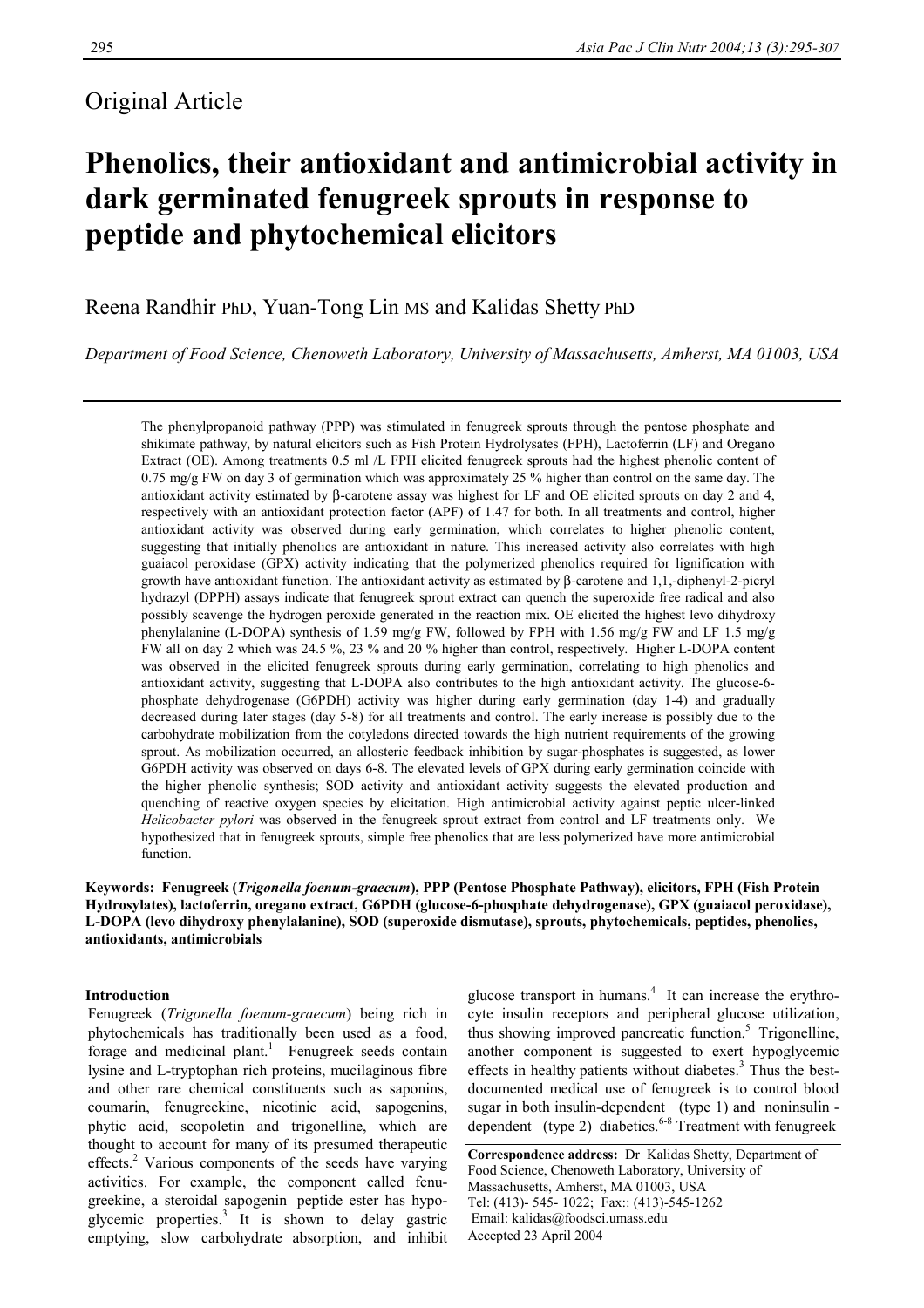

**Figure 1.** Pentose Phosphate Pathway for synthesis of phenolic compounds

seed powder normalized the enhanced lipid peroxidation and increased susceptibility to oxidative stress associated with depletion of antioxidants in diabetic rats. In normal rats supple-mentation resulted in increased antioxidant status with reduction in peroxidation.<sup>9</sup>

 The steroidal saponins (diosgenin, yamogenin, tigogenin and neotigogenin) are thought to inhibit cholesterol absorption and synthesis and hence its potential role in arteriosclerosis. Clinical studies demonstrated a statistically significant decline in human serum total cholesterol, triglycerides and LDL cholesterol by fenugreek consumption.<sup>10-11</sup> It is also used topically to treat inflammation, and to promote postpartum lactation in animals.<sup>12</sup> The beneficial gastroprotective effect of fenugreek seeds has been researched in gastric ulcers of rats.<sup>13</sup> There is considerable commercial interest in growing fenugreek for its high sapogenin content. At present diosgenin, a steroid sapogenin used in the manufacture of birth control pills is isolated from *Dioscorea* species. This is the starting compound for over 60% of the total steroids, hormones and cortisone production by the pharmaceutical industry. Fenugreek being an annual and easy to cultivate might one day replace the present commercial sources.<sup>14</sup>

 Plant phenolics have potential health benefits mainly due to their antioxidant properties such as reactive oxygen species (ROS) scavenging and inhibition, electrophile scavenging and metal chelation.<sup>15</sup> Epidemiological studies support a relationship between the consumption of phenolic rich food products and a low incidence of coronary heart disease,<sup>16</sup> atherosclerosis,<sup>17</sup> certain forms of cancer<sup>18</sup> and stroke.<sup>19</sup> They have also been reported to exhibit pharmacological properties such as antitumor, antiviral, antimicrobial, anti-inflammatory, hypotensive and antioxidant activity.<sup>20-21</sup> They are plant secondary metabolites, primarily synthesized through the pentose phosphate pathway (PPP), shikimate and phenyl-propanoid pathways (Fig. 1). The oxidative PPP provides precursor erythrose-4-phosphate for the shikimate pathway. The shikimate pathway converts these sugar phosphates to aromatic amino acids like phenylalanine, which becomes the precursor for the phenylpropanoid pathway.

 Considering the diverse uses of fenugreek we were interested in studying the stimulation of phenolics by natural elicitors. Previous research has demonstrated that the phenylpropanoid pathway can be stimulated through the pentose phosphate and shikimate pathway by natural elicitors such as Fish Protein Hydrolysates (FPH), Lacto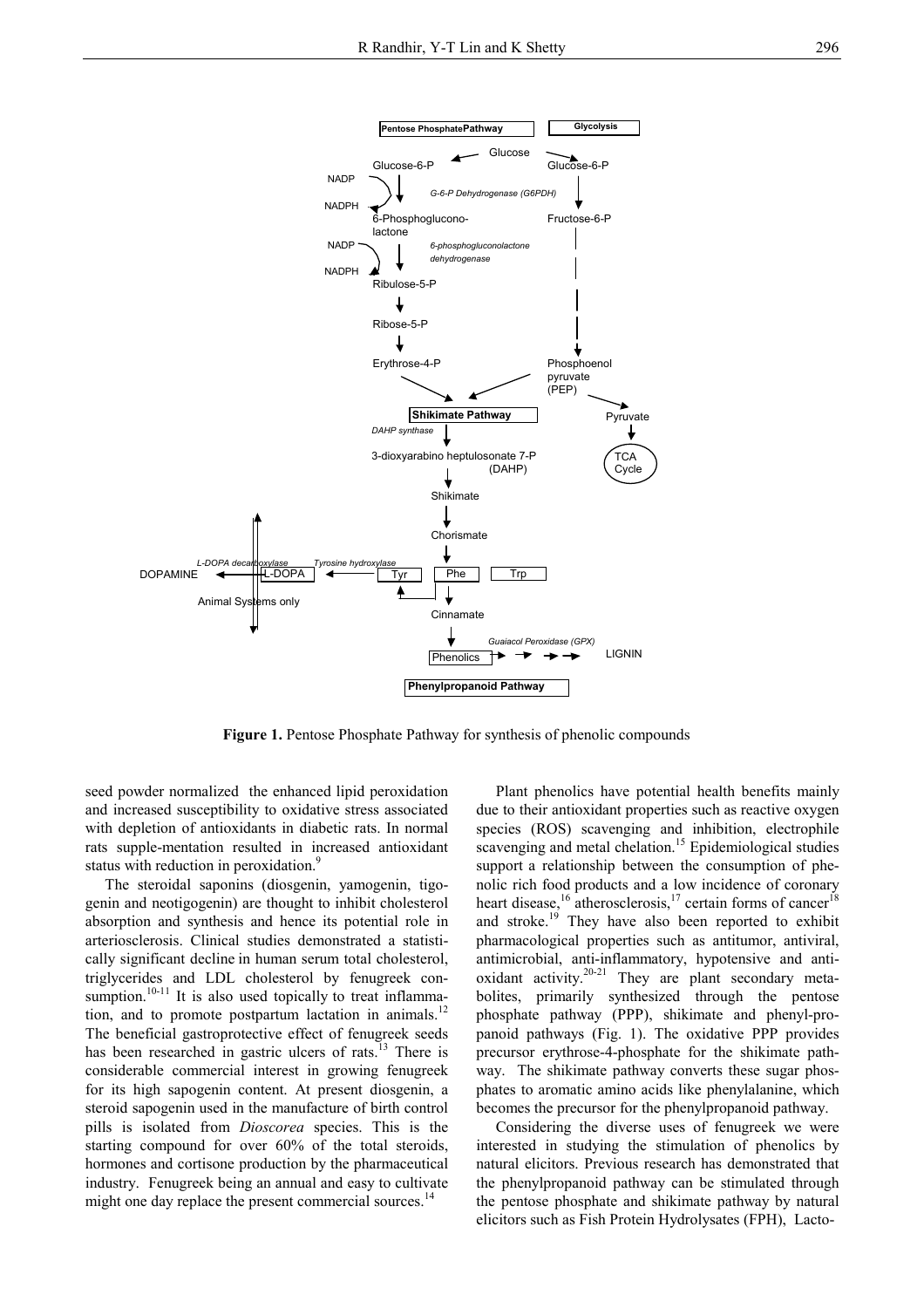ferrin (LF) and Oregano Extract (OE). FPH stimulated the total phenolics synthesis in fava bean and peas. $22-23$ FPH are small soluble and partially hydrophobic peptides rich in proline and glutamic acid obtained from seafood waste processed with protein hydrolysates.<sup>24</sup> They have a wide spectrum of applications from high value peptones, food ingredients and fertilizer production. LF is an ironbinding glycoprotein found naturally in milk, saliva, mucosal surfaces and within white blood cells. Research has shown LF to be a natural antibiotic, antioxidant, antifungal, antiviral, antitumor and immune modulator. Other unique functions attributed to LF include protection from iron-induced lipid peroxidation, immunomodulation, cell growth regulation, DNA and RNA binding, RNAse activity and as a transcriptional factor.<sup>25</sup> Research shows that LF enters the cell and is transported to the nucleus where it binds to specific DNA sequences and induces transcription of the reporter gene.<sup>26</sup> Oregano Extract (OE) is high in phenolic compounds such as protocatechuic acid and its phenyl glucoside, caffeic acid, gallic acid, tocopherol and rosmarinic acid.<sup>27</sup> It has significant antibacterial, antiviral, antimutagenic and antioxidant activity. Elite clones of oregano that produce higher amounts of phenolics and rosmarinic acid in response to *Pseudomonas* inoculation have been developed.<sup>28</sup>

 Preliminary experiments showed that dry fenugreek seeds were low in phenolics with poor antioxidant activity. The prime objective of this research was to improve the phenolic, antioxidant and antimicrobial properties of fenugreek through elicited sprouting. Experiments were designed to give an understanding of the metabolic interrelationships between total phenolics and their corresponding antioxidant/antimicrobial activity. Seed sprouting is gaining importance commercially because it improves the nutritional value of the seed. A multitude of chemical changes occur to mobilize the stored carbohydrate and protein reserve into the growing sprout. Sprouting also removes some anti-nutrients such as enzyme inhibitors in the seed that make sprouts safe for the diet. Sprouting in fenugreek is known to improve its soluble protein and fibre content and reduce the phytic, tannic acid and trypsin inhibitors.<sup>29</sup> Since previous research in our laboratory showed the stimulation of total phenolic content of germinating fava and mung bean by the above-mentioned elicitors, we hypothesized the same in germinating fenugreek sprouts with corresponding stimulation of antioxidant and antimicrobial activity against *Helicobacter pylori*. The parameters measured to characterize the effect of these elicitors were total phenolics, antioxidant activity, levo dihydroxy phenylalanine (L-DOPA), glucose-6-phosphate dehydrogenase (G6PDH), guaiacol peroxidase (GPX), superoxide dismutase (SOD), and antimicrobial activity against *Helicobacter pylori*.

# **Materials and methods**

# *Elicitors and treatments*

The three elicitors used in this study were Fish Protein Hydrolysates (FPH), Lactoferrin (LF) and Oregano Extract (OE). In order to determine the ideal concentration for maximum elicitor response various dilutions were tested. FPH emulsion, a byproduct of mackerel

processing was obtained from Conolly Seafood, Gloucester, MA. The FPH dilution tested were 0.5ml, 1ml, 5ml and 10 ml/L. Lactoferrin was obtained from Sigma Chemical Co., St. Louis, MO. The LF dilutions tested were 50, 100, 250 and 500 ppm. The Oregano extract was prepared by soaking 1gram of the crushed dried oregano leaves in 50ml of 95% ethanol for three days. The mixture was pulverized in a blender and centrifuged at 13000 rpm for 10 minutes. The supernatant was transferred to a beaker and the ethanol was allowed to evaporate. The residue was then dissolved in 50ml of distilled water. The OE dilutions tested were 1ml, 2ml, 5ml and 10ml/L. The optimal concentration to elicit maximum phenolic levels was further used to study the antioxidant activity, L-DOPA, G6PDH, GPX, SOD and antimicrobial activity.

# *Seed treatment and dark germination*

Dry seeds of fenugreek (*Trigonella foenum-graecum*) were purchased from Asian American Groceries, Hadley MA. The seeds were soaked in distilled water for the control and in distilled water plus FPH, LF or OE for the treatments. Ten grams of seeds were placed in 500ml of the soak solution in 1000ml conical flasks. The flasks were then placed in a rotary shaker at 120 rpm for 24 hours. The pre-soaked seeds were washed in distilled water and germinated in flats lined with moist paper towels. The flats were covered with aluminum foil and the seeds were germinated in the dark. The germinating seeds were kept moist with distilled water and the assays were performed daily for the next 8 days. Each experiment had three replications and each experiment was repeated three times. In all assays only the sprouts of fenugreek seeds were used because they contained higher concentrations of functional nutrients.  $2<sup>9</sup>$ 

# *Total phenolics assay*

Total phenolics were measured following the protocol developed by Chandler and  $Dodds<sup>30</sup>$  and modified by Shetty.<sup>31</sup> Phenolics were measured as gallic acid equivalents. Approximately 50mg of the fenugreek sprouts was immersed in 2.5ml of 95% ethanol and kept in the freezer at  $-20^{\circ}$ C for 48-72 hours. The sample was homogenized using a tissue homogeniser (Biospec Products, Bartleville, OK) and centrifuged at 13000 rpm for 10 minutes. One ml of the supernatant was transferred to a test tube and 1ml of 95% ethanol, 5ml of distilled water and 0.5ml of Folin-Ciocalteu phenol reagent (Sigma Chemical Co, St. Louis, MO) were added. After an incubation period of 5 minutes 1ml of  $5\%$  Na<sub>2</sub>CO<sub>3</sub> was added, mixed well and the solution was kept in the dark for 1 hour. Then the samples were vortexed and the absorbance measured at 725 nm using a UV spectrophotometer (Spectonic Genesys 5; Milton Roy Company, Rochester, NY).

# *Antioxidant assay*

The antioxidant activity of the fenugreek sprouts was determined by two methods: namely β-carotene oxidation and 1,1-diphenyl-2-picrylhydrazyl (DPPH) inhibition. The β-carotene oxidation model system as described by Miller was followed with some modifications.<sup>32</sup> The  $\beta$ carotene solution was prepared by dissolving 10 mg of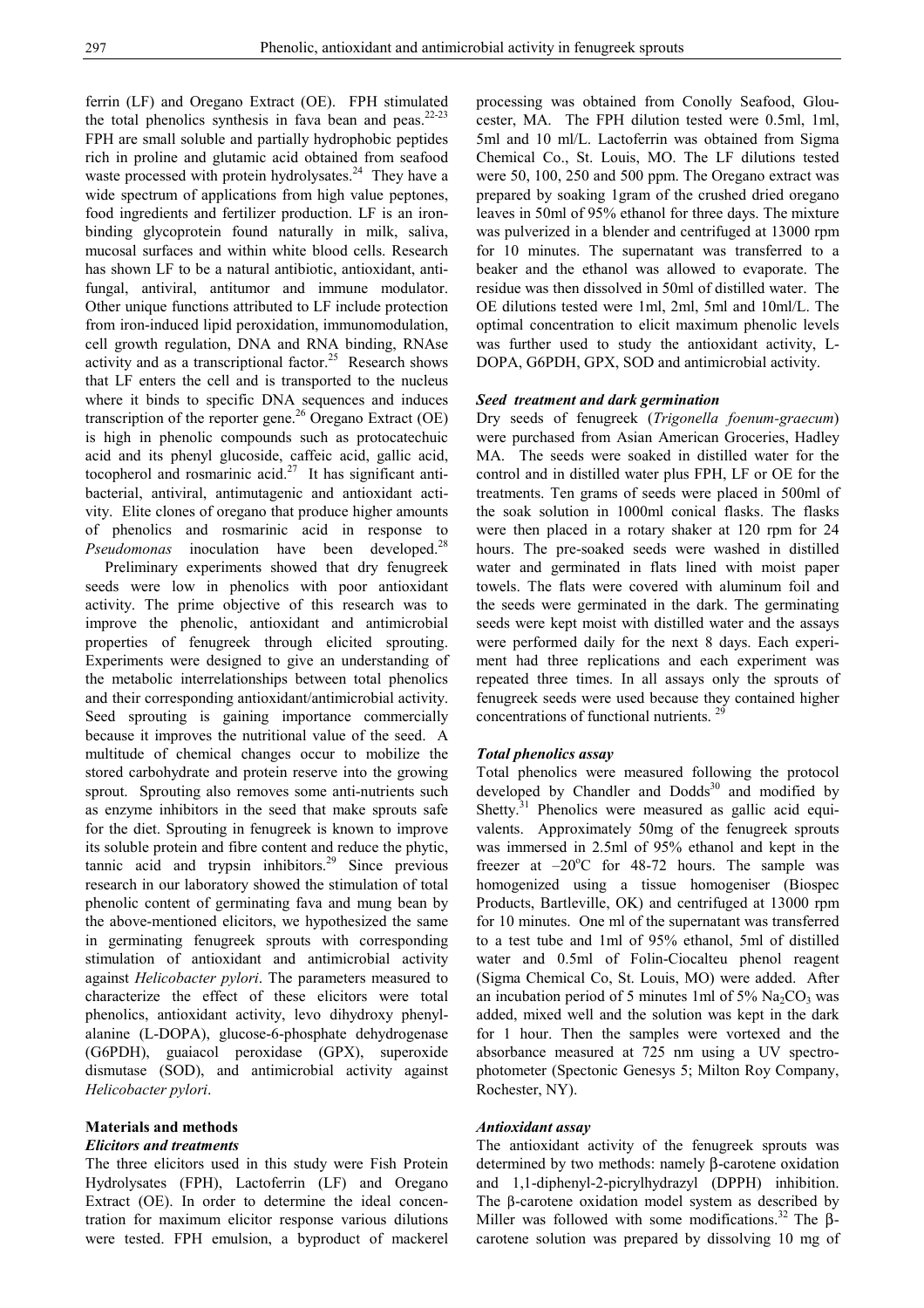β-carotene in 50 ml of chloroform in an amber coloured flask to prevent light oxidation. One ml of this solution was pipetted to a flask covered with aluminium foil. Chloroform was then evaporated under vacuum at 40°C for 5 min. The β-carotene was then dissolved in 20µl of linolenic acid and 184µl of Tween 40 emulsifier. Then 50 ml of  $H_2O_2$  solution (176 µl  $H_2O_2$  in 100 ml distilled water) was added and mixed thoroughly till the βcarotene was completely dissolved. Five ml of this prepared β-carotene solution was added to 100µl of the phenolic extracts. Control tubes contained 100 µl of 95% ethanol. As soon as the emulsion was added the zero time absorbance was read at 470 nm. Subsequent absorbance readings were recorded after a 30 min incubation period in a 50°C water bath. The antioxidant protection factor (APF) was used to express antioxidant activity as a ratio of sample absorbance at 30 min to that of the control.

 The antioxidant activity of fenugreek sprouts was also determined by the 1,1- diphenyl-2-picrylhydrazyl (DPPH) assay as described by Cervato.<sup>33</sup> To 3ml of 60  $\mu$ M DPPH, 100 µl of fenugreek sprout extract was added, mixed well and incubated at room temperature for 15 minutes. The absorbance was monitored at 517nm. The fenugreek sprout extract radical scavenging activity was compared with the activity of equivalent concentration of quercetin, a strong antioxidant standard.

#### *Total protein assay*

A cold pestle and mortar was used to thoroughly grind 100mg of the fenugreek sprouts in cold enzyme extraction buffer (0.5% polyvinylpyrrolidone (PVP), 3mM EDTA. 0.1 M potassium phosphate buffer of pH 7.5). The sample was centrifuged at 13000 rpm for 15 min at 2-5º C and stored on ice. The supernatant was used in the estimation of total protein, G6PDH and GPX enzyme assays.

 The protein content was measured by the Bradford method.<sup>34</sup> Bradford dye reagent was prepared by diluting the commercial dye concentrate in a 1:4 ratio with distilled water. Five ml of the dye was added to 100 ml of the sample and blank (extraction buffer only) in test tubes and incubated at room temperature for 5 min. The samples were mixed and the absorbance was read at 595 nm using a UV spectrophotometer.

#### *Glucose-6-phosphate dehydrogenase (G6PDH) assay*

A modified version of the assay described by Deutsch<sup>35</sup> was followed. The enzyme reaction mixture containing 5.88µmol B-NADP, 88.5µmol MgCl2, 53.7µmol glucose-6-phosphate and 0.77mmol malemide was prepared. This mixture was used to obtain a basal blank reading at 339 nm. Then 1ml of this mixture was placed in 1.5 ml plastic cuvettes and 50µl of the enzyme extract was added. The change in absorbance was monitored over a period of 5 minutes. The rate of change in absorbance per minute was used to quantify the enzyme in the mixture using the extinction co-efficient of NADPH<sub>2</sub> (6.22 mM<sup>-1</sup>cm<sup>-1</sup>). The enzyme was quantified in nanomoles per minute per milligram of protein.

# *Guaiacol peroxidase (GPX) assay*

The assay followed was a modified version developed by Laloue.36 The enzyme reaction mixture containing 0.1M potassium phosphate buffer (pH 6.8), 50mM guaiacol and 0.2mM hydrogen peroxidase was prepared. This mixture was used as a blank reading at 470 nm. Then 1ml of this reaction mixture was placed in 1.5 ml plastic cuvettes and 50µl of the diluted enzyme extract (1:10) was added. The change in absorbance was monitored for a period of 5 minutes. The rate of change in absorbance per minute was used to quantify the enzyme in the mixture using the extinction co-efficient of the oxidized product tetraguaiacol  $(26.6 \text{mM}^{-1} \text{cm}^{-1})$ . The GPX enzyme was quantified in nanomoles per minute per milligram of protein.

# *Superoxide dismutase (SOD) assay*

The SOD activity was determined as described by Spychalla and Desborough. $37$  The enzyme reaction mixture containing 50 mM  $Na<sub>2</sub>CO<sub>3</sub>/NaHCO<sub>3</sub>$  buffer (pH 10.2), 0.1 mM EDTA, 0.015 mM ferricytochrome *c* and 0.05 mM xanthine was prepared. This mixture was used as a blank reading at 550 nm. The assay was initiated with the addition of sufficient xanthine oxidase to produce a basal rate of ferricytochrome *c* reduction. One unit of SOD was defined as the amount of enzyme that inhibited the rate of ferricytochrome *c* reduction by 50%.

### *HPLC analysis of L-DOPA*

Fenugreek sprouts (200 mg) were soaked in 2.5ml 95% ethanol and kept in the freezer at  $-20^{\circ}$ C for 48-72 hours. It was then homogenized in a macerator (Biospec Products, Bartleville, OK) and centrifuged at 13000 rpm for 10 min. The supernatant was transferred to a 25ml beaker and evaporated to dryness at room temperature. The residue was dissolved in 10ml of buffer solution (32 mM citric acid, 54.3 mM sodium acetate, 0.074 mM Na<sub>2</sub>EDTA, 0.215 mM octyl sulphate pH 4). This solution was filtered through 0.45µm disposable syringe filters (Schleicher & Schuell, Keene, NH).

 High Performance Liquid Chromatography (HPLC) was performed using an Agilent 1100 liquid chromatograph equipped with a variable wavelength detector. The analytical column was a reverse phase Supleco Discovery C18, 250 mm x 4.6 mm with a packing material of 5µm particle size. The total composition of the mobile phase was 18% methanol and 82% buffer (0.01 M ammonium acetate at pH 5.4) at a flow rate of 1ml/min. Tyrosine and catecholamine standards (L-DOPA, dopamine, norepinephrine and epinephrine) (Sigma chemicals, St. Louis, MO] were chromatographed separately and in a mixture. Retention time and spectra were compared with that of the standard L-DOPA. The amount of L-DOPA in fenugreek sprouts was measured from the peak height obtained at 280 nm, computed automatically using Agilent Chemstation 4.0 and was expressed in terms of milligrams per gram fresh weight.

#### *Antimicrobial assay*

The anti-microbial efficacy of fenugreek sprout extracts to inhibit the growth of the bacteria *Helicobacter pylori*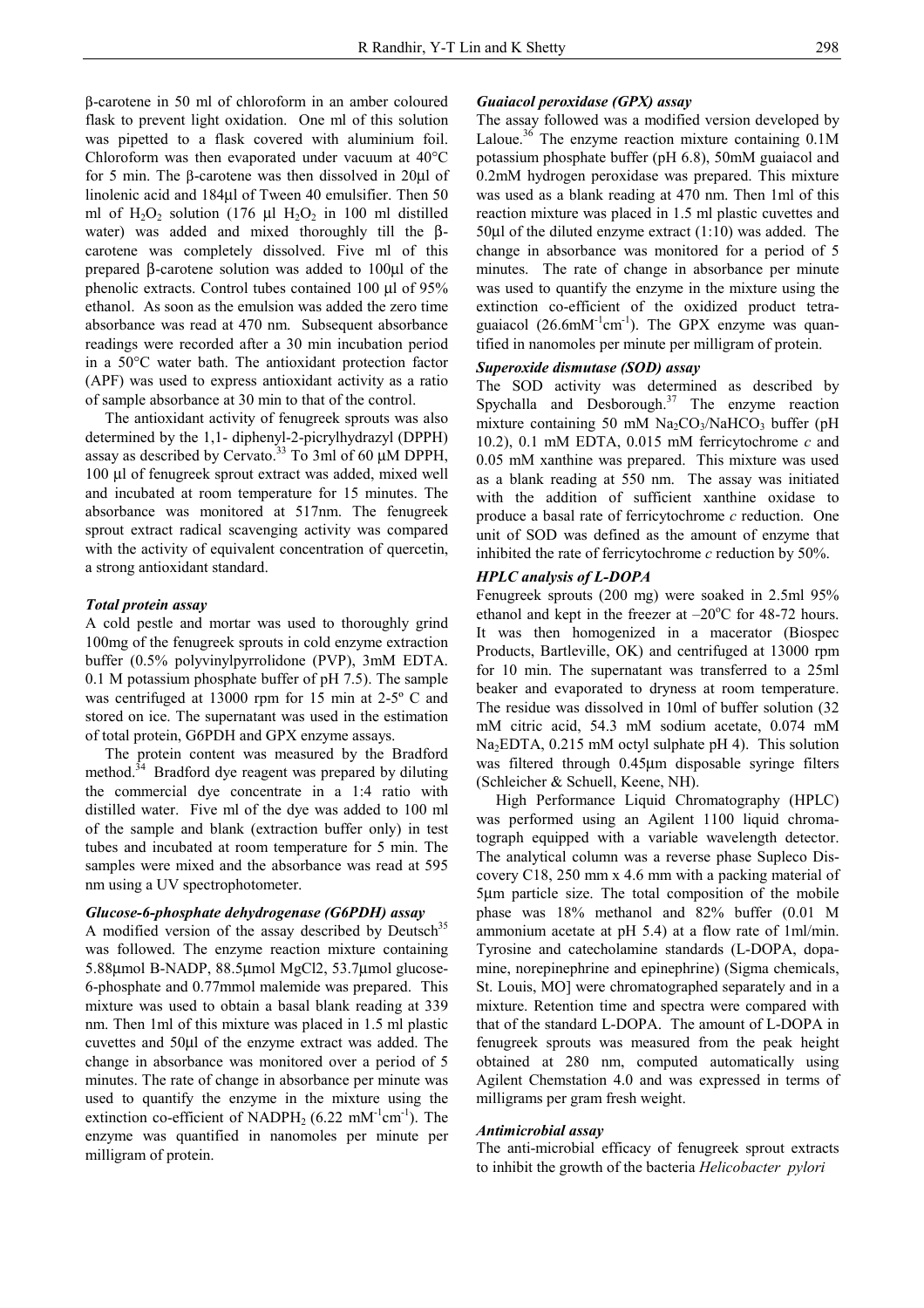

**Figure 2.** Effect of FPH on the total phenolic content of dark germinating fenugreek sprouts; all treatments were significant at *P* = 0.05; ANOVA P value = 0.27; least significant difference at *P*<0.05 = 2413521

was studied. *H. pylori* is one of the most common bacterial infections in human beings causing gastroduodenal disease. *H. pylori* was cultured on peptone agar plates containing 10g peptone, 15g granulated agar, 5g sodium chloride, 5g yeast extract, 5g beef extract (Becton Dickinson and Co., Cockeysville, MD.) and 0.5g of pyruvic acid in 1L of water. *H. pylori* were maintained in a broth medium (same media mentioned above without agar) at  $4^{\circ}$ C. Stock cultures were grown at  $37^{\circ}$ C for 48 hours prior to use. The plates were inoculated with 100μl of overnight active culture and smeared for even bacterial growth.

 Agar-diffusion test was done aseptically using sterile 12.7mm diameter paper (susceptibility) disks purchased from Schleicher & Schuell, Inc., (Keene, NH 03431, USA). The fenugreek phenolic extracts produced in response to optimal elicitor concentrations of FPH (0.5 ml/L), LF (500 ppm) and OE (1ml/L) were used in this study. Fenugreek sprout extract was prepared by grinding 1g sprouts in 10 ml of distilled water. The extract was then centrifuged and the supernatant was filter sterilized. The extracts were diluted such that the total phenolic content was approximately 500 µg/ml. Round paper disks were sterilized and loaded with 50µl, 100µl, 150µl and 200µl of the extract. The positive control in this study was oregano extract (1mg/ml ddH<sub>2</sub>O), which has been previously determined to have high antimicrobial activity against *H. pylori*. Saturated disks were then placed on top of the bacterial growth. Three disks per concentration tested were plated. Treated plates were inverted and immediately placed in an anaerobe jar using a *Campylobacter* microaerophilic gas generator with the catalyst in place (Microaerophilic Systems Envelops, Becton Dickinson & Company, Sparks, MD). Samples were incubated at 37°C for 18 hours. The diameter of clear inhibition zone surrounding each disk was measured in centimeters.

#### *Statistical analysis*

Analysis of variance was conducted using ANOVA single factor test using Microsoft Excel 2000. Statistical *P*

values were calculated to quantify levels of significance for each treatment type. A significant P value ( $P = 0.05$ ) means that there exists significant difference between the two sets of data being tested. Measurement of Least Significant Difference (LSD) between any two groups was also determined using a multiple group analysis of variance using the Tukey's method.<sup>38</sup> This is the standard measurement of least significant difference between any two groups after a multiple group analysis of variance, when the variance within the group is known. The LSD test is used to test the null hypothesis that there existed no difference between treatment means at 5 percent level of significance. A rejection of the null hypothesis indicates significance in difference among treatment means.

# **Results**

The total phenolic content of fenugreek sprouts was estimated for 8 days of dark germination. The highest stimulation was observed during different days for the different elicitors used in this study. Only those days where the maximal stimulation was observed are discussed. The different FPH concentrations tested were 0.5, 1, 2, and 5ml/L of the priming solution. For all treatments and control higher phenolic levels was observed during early germination (days 1-4) followed by declining levels on days 5-8. Among the different FPH elicitor concentrations tested 0.5ml/L gave the highest phenolic content of 0.75mg/g FW on day 3 of germination (Fig.2). This level was approximately 25% higher than control on the same day. For all treatments the phenolic content was higher compared to control on days 1-3. However, on days 5-6 after germination control was higher than all treatments. The different LF concentrations tested were 50, 100, 250 and 500 ppms. Maximum phenolic stimulation of 0.68 mg/g FW was observed for the 500 ppm treatment on day 2 of dark germination, which was 61 % higher than control the same day (Fig.3). Other treatments of 250 and 500 ppm showed higher phenolic content during early germination and decreased on later days (4-8). Interestingly, in the case of control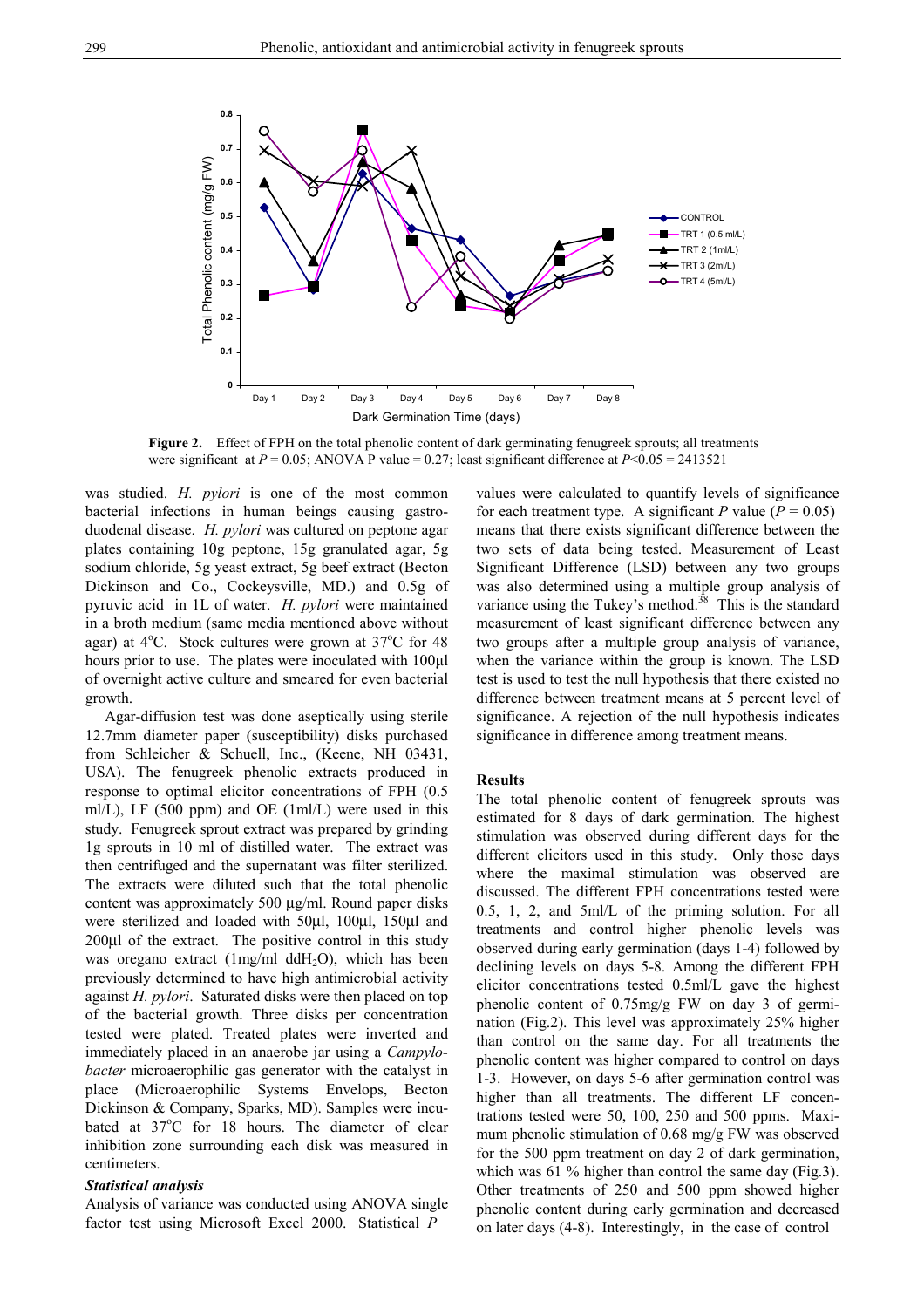

**Figure 3.** Effect of LF on the total phenolic content of dark germinating fenugreek sprouts; all treatments were significant at  $P = 0.05$ ; ANOVA *P* value = 0.029; least significant difference at  $P < 0.05 = 142.0439$ 



Figure 4. The effect of OE on the total phenolic content of dark germinating fenugreek sprouts; all treatments were significant at  $P = 0.05$ ; ANOVA  $P = 0.031$ . Least significant difference at  $P < 0.05 = 117.0318$ 

that yielded lower phenolics than treatments in general, however it showed higher phenolics compared to treatments only on day 3 of germination. The different OE concentrations tested were 1, 2, 5 and 10 ml/L of soak solution. The phenolic content of all treatments and control fluctuated throughout all stages of germination. The elicitor treatment of 1 ml/L OE showed the highest phenolic content of 0.53 mg/g FW on day 4 of dark germination that was 25% higher than control on the same day (Fig.4).

 The antioxidant activity in elicited fenugreek sprout extract was substantially improved over control (Fig. 5, 6). The activity of dry fenugreek seeds as measured by βcarotene assay (APF- Antioxidant Protection Factor) was less than one (0.91) and 27% DPPH inhibition. The antioxidant activity estimated by β-carotene assay was highest for LF and OE elicited sprouts on day 2 and 4, respectively with an APF of 1.47 for both (Fig.5). For all

treatments and control higher activities were observed between days 1-4 of dark germination, slowly declining on days 5-7 and increasing again on day 8. The general trend of the antioxidant activity measured by DPPH inhibition was similar compared to β-carotene assay (Fig. 6). The antioxidant activity of control was maintained between 35 and 45% throughout the dark germination period. Oregano extract (OE) elicited fenugreek sprouts had the highest antioxidant activity of 61.3 % on day 4 of germination, which was 19.5 % higher than control the same day. The FPH elicited sprouts had increased activity of 58.5 % on day 3 and 58.6 % by LF on day 2.

 The FPH, LF and OE treatments also elicited the L-DOPA content in the dark germinating sprouts (Fig. 7). The L-DOPA content of dry fenugreek seeds is only 0.47 mg/g FW after soaking. Elicited sprouting substantially improved the L-DOPA content in control and all treatments on day 2 of dark germination. OE elicited the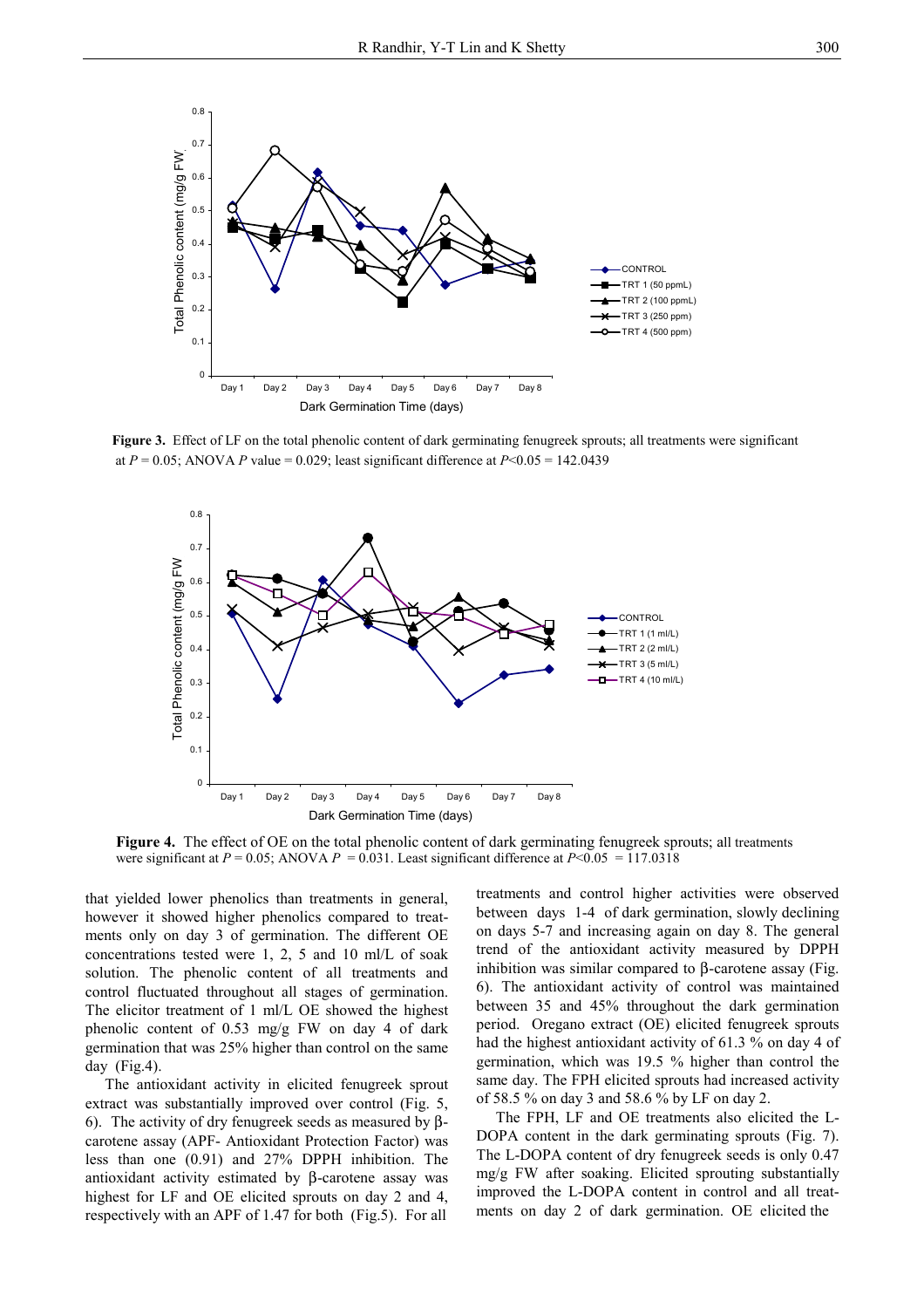highest L-DOPA synthesis of 1.59 mg/g FW, followed by FPH with 1.56 mg/g FW and LF 1.5 mg/g FW, all on day 2 (Fig. 7) which is 24.5%, 23% and 20% higher than control, respectively. The L-DOPA content reduced as the germination progressed with time for all treatments and control. A similar response was also observed in the case of fava bean elicited with the same elicitors. $22$ 

 In general, the G6PDH activity was higher during early germination (day 1-4) and gradually decreased during later stages (day 5-8) for all treatments and control. The activity for FPH and OE elicitor treatments and control peaked during day 3 of dark germination after lower levels on day 1-2, whereas LF showed stimulated G6PDH activity on day 2 (Fig. 8). The highest activity was observed in sprouts elicited by OE on day 3 that was 16 % higher than control the same day. The activity started to reduce from day 5 onwards for all treatments and control. The activity of control, however, was higher than LF/FPH treatments during certain days (days  $3, 4 \&$ 6). In the case of GPX, higher activity was observed in

the elicited fenugreek sprouts than the control during early germination (days 1-3) (Fig. 9). Highest GPX activity was elicited by FPH on day 3, which was 20% higher than control on the same day. Interestingly, in the case of control a steady increase in GPX activity that was higher than all treatments from day 5 onwards was observed. High GPX activity coincides with high G6PDH activity during early germination (Figs. 8, 9). The general trend of SOD activity was similar to the GPX activity during early germination (Fig. 10) where the elicited sprouts showed a substantial increase in activity compared to control. In the case of control, slightly higher levels were observed during day 1- 2 and from then on the levels were maintained at almost steady levels. In the case of treated samples higher levels were observed during early germination days 1-3 with lower levels on day 4 and 5 and increasing again from day 6. Among treatments, OE elicited the highest SOD activity on day 2 of dark germination, which was 15% higher than control the same day. The antimicrobial activity of varied amounts of the



**Figure 5.** The effect of elicitor treatments on the average antioxidant activity of dark germinating fenugreek sprouts—β-carotene method. Marked data are significantly different than control at *P*<0.01(\*) or *P*<0.05 (+) by ANOVA single factor F test. Least significant difference at  $P < 0.05 = 0.2516$ 



**Figure 6.** The effect of elicitor treatments on the average antioxidant activity of dark germinating fenugreek sprouts - DPPH inhibition method. Marked data are significantly different than control at *P<*0.01(\*) by ANOVA single factor F test. Least significant difference at *P*<0.05 = 8.2753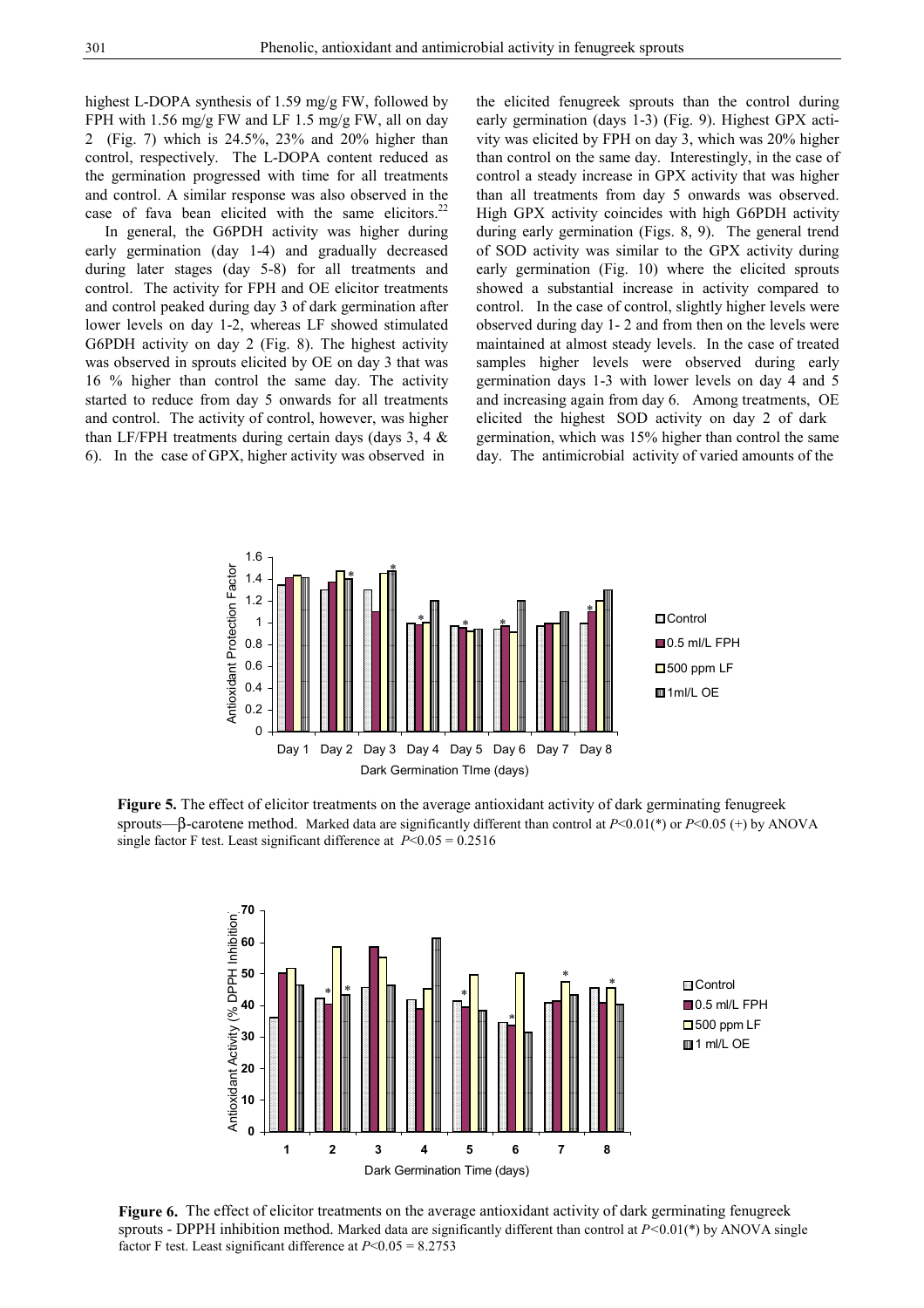

**Figure 7.** The effect of elicitor treatments on the average L-DOPA content of dark germinating fenugreek sprouts. All treatments are significant at  $P = 0.05$ ; ANOVA  $P = 0.013$ . Least significant difference at  $P < 0.05 = 142.0439$ 



**Figure 8.** The effect of elicitor treatments on the average G6PDH activity of dark germinating fenugreek sprouts. All treatments were significant at  $P = 0.05$ ; ANOVA  $P = 0.0033$ . Least significant difference at  $P < 0.05 = 101.3507$ 

fenugreek sprout extract (50, 100, 150, 200 µls) was tested against *Helicobacter pylori* (Fig. 11). Oregano leaf extract that was used as an internal positive control showed very high inhibition at all amounts tested. In all treatments, higher concentrations resulted in higher inhibition zones. Interestingly, the control sprout extract showed the highest inhibition, followed by the LF elicited sprouts. Very low activity was observed in the case of FPH and OE elicited sprouts with no activity at lower concentrations.

# **Discussion**

The potential health benefits of plant phenolics are widely investigated. In humans they are known to be strong antioxidants, which might prevent oxidative damage to biomolecules like DNA, lipids and proteins that play a role in chronic diseases, such as cancer and cardiovascular diseases.39 The present research aimed at improving the phenolic content and related antioxidant properties of fenugreek through elicited sprouting. The

elicitors stimulated the PPP pathway towards increased phenolic production. Among all treatments, FPH elicited the highest total phenolic content that was 20% higher than control on day 3. We speculate that the glutamate and/or proline present in FPH accumulated in the seeds during the priming period and elicited the PPP, triggering the increased production of phenolics. Proline-induced PPP pathway has been reported earlier in plants. $40 \text{ In the}$ case of LF, 500 ppm elicitation concentration stimulated a 61% higher phenolic content than control on day 2. In the case of OE, 1 ml/L elicitation concentration stimulated a 25% higher phenolic content than control on day 4. The high phenolic content observed during early germination for all treatments corresponds to high antioxidant activity (days 1- 4) during the same period. This suggests that the phenolics are antioxidant in nature during early germination when the oxidative stress in the germinating sprouts is naturally high due to the multitude of biological processes that are initiated with seed imbibition and growth. The increased oxidative stress in treated sprouts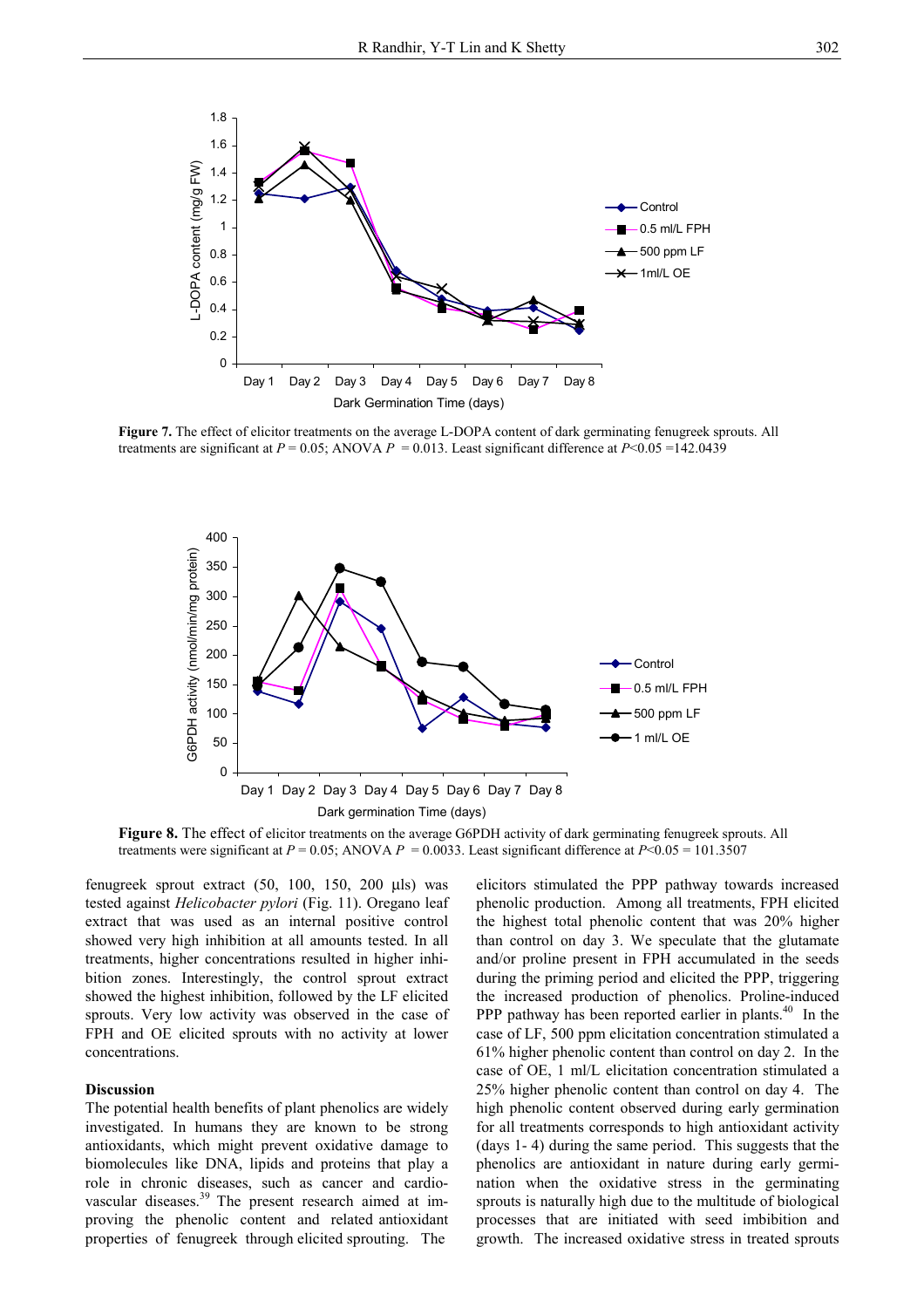is also evident by the elevated SOD activity during early germination. Previous research indicated that in fava beans subjected to abiotic stress (such as microwave heat) before sprouting an abrupt increase in antioxidant activity was observed. $41$  Thus, in the present study it is possible that the biotic elicitors tested had a similar function of inducing a stress response in fenugreek sprouts.

 It is believed that the effectiveness of plant phenolics in protecting against oxidative stress depends on their reactivity towards reactive oxygen species (ROS). Reduction of phenoxyl radicals by intracellular reductants is known to recycle phenolic antioxidants, thus enhancing antioxidant protection.<sup>42</sup> Antioxidant activity was measured by the β-carotene bleaching method and DPPH free radical scavenging method. The β-carotene method reflects the ability of the fenugreek sprout extract to function at a

lipid water interface through prevention of  $H_2O_2$  catalyzed β-carotene oxidation. The DPPH method estimates the ability of the fenugreek extract to quench the DPPH free radical. The antioxidant activity of dry fenugreek seeds measured by β-carotene assay (APF-Antioxidant Protection Factor) was less than one (0.91) and 27% DPPH inhibition. Sprouting substantially improved the antioxidant activity for control and all treatments (Fig.5 and 6). Highest antioxidant activity was observed during early germination showing that initially phenolics are antioxidant in nature. Another reason could be that, during early stages of germination there is a higher demand for oxygen and therefore phenolics might be protecting the cells from potential oxidation-induced deterioration. This increased activity correlates with high GPX activity indicating that the polymerized phenolics



Figure 9. The effect of elicitor treatments on the average GPX activity of dark germinating fenugreek sprouts. All treatments were significant at  $P = 0.05$ ; ANOVA  $P = 0.0019$ . Least significant difference at  $P < 0.05 = 38.8061$ 



**Figure 10.** The effect of elicitor treatments on the average SOD activity of dark germinating fenugreek sprouts. All treatments were significant at  $P = 0.05$ ; ANOVA  $P = 0.017$ . Least significant difference at  $P < 0.05 = 3.2148$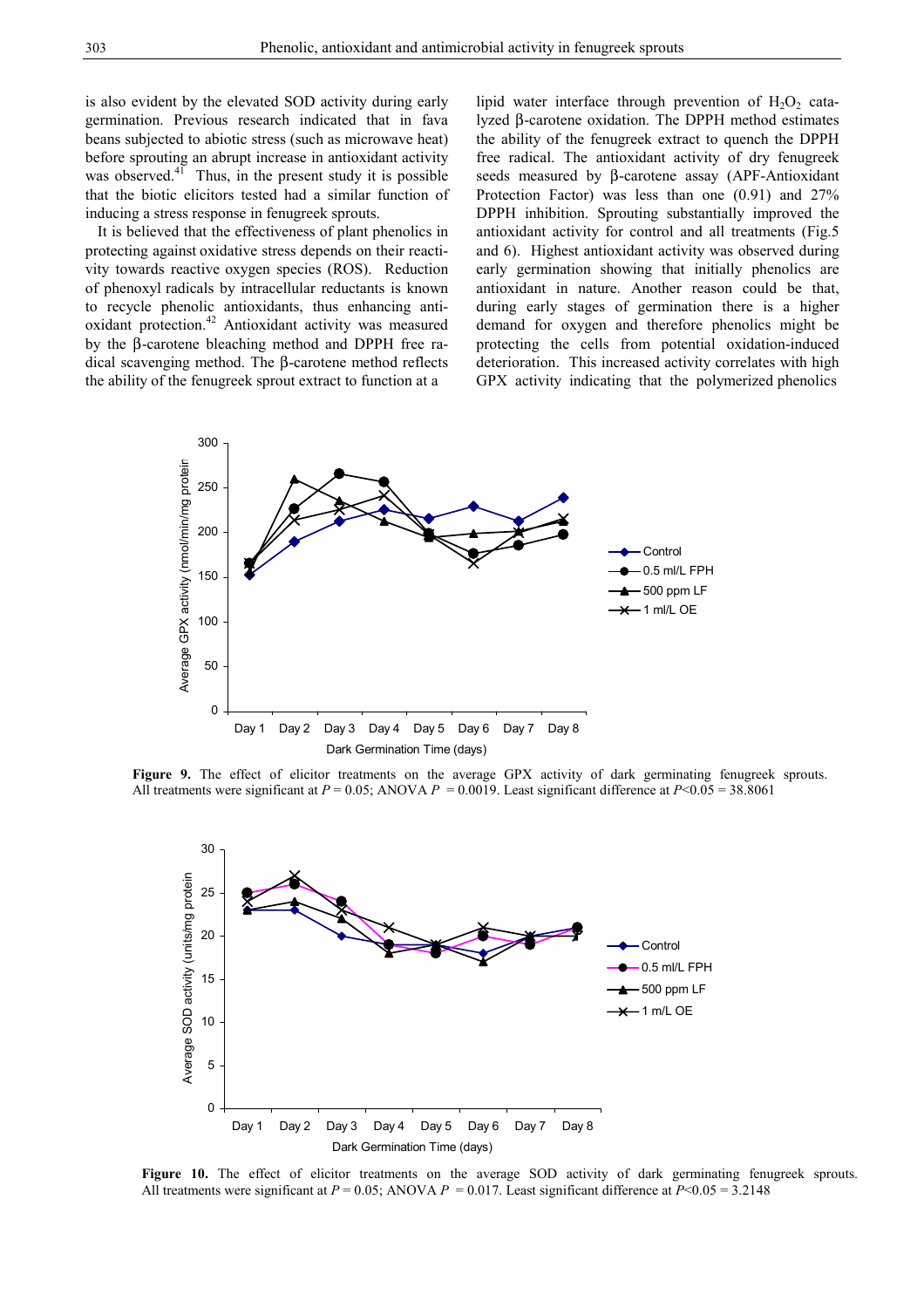required for lignification with growth have antioxidant function. Higher GPX activity observed in control compared to treatments during late stages of germination indicates that most phenolics under natural conditions are diverted towards lignification with growth. Whereas in the case of treatments perhaps the stress imposed by the elicitors reduce the amount of phenolics being partitioned for lignification because some are utilized for antioxidant function against the ROS generated. The antioxidant activity as estimated by the above two methods, indicate that fenugreek sprout extract can quench the superoxide free radical and also likely scavenge the hydrogen peroxide generated in the reaction mix.

 Oxidative damage to neuronal cells and DNA is implicated in the pathogenesis of neurodegenerative diseases such as Parkinsons. It is widely considered that one of the suggested treatments for early Parkinson's disease is L-DOPA which is converted to dopamine in the brain.<sup>43</sup> Treatment with synthetic L-DOPA is known to have side effects and so a search for a natural source is becoming more significant and necessary.<sup>44</sup> L-DOPA in the natural fava bean background was observed to show positive clinical benefits.<sup>45</sup> However, the use of fenugreek as a source of natural L-DOPA has not yet been harnessed to treat neurological deficiencies. In the present research higher L-DOPA content was observed in the fenugreek sprouts during early germination correlating to high phenolics and antioxidant activity suggesting that perhaps L-DOPA contributes to the high antioxidant activity. Since one of the current hypotheses is that oxidative stress in humans contributes to neurological diseases, the elevated L-DOPA content with accompanying high antioxidant function looks promising. This increased activity correlates with high SOD activity during day 2 of dark germination confirming the antioxidant role of L-DOPA in fenugreek sprouts.

 The stimulatory effect of the elicitors on the total phenolic content and antioxidant activity lead to the investigation of the role of key regulatory enzymes in phenolic mobilization. Glucose-6-phosphate dehydrogenase (G6PDH), the rate-limiting enzyme of the pentose phosphate pathway (Fig. 1), determines the amount of  $NADPH<sub>2</sub>$  by controlling the metabolism of glucose via the PPP.<sup>46</sup> In plant tissues, two G6PDH isoforms exist in two different cell compartments, one in the cytosol and one in the chloroplast stroma. $47,48$  In the present study higher G6PDH activity was observed during early germination (days 3-4) in general and slowly declined during late germination (days 6-) for control and all treatments. The early increase is possibly due to the carbohydrate mobilization from the cotyledons directed towards the high nutrient requirements of the growing sprout. We also hypothesize that the elicitor instantaneously stimulated G6PDH during the soaking period, which is reflected in high levels of phenolics and L-DOPA during days 1-4 of germination. As mobilization occurred an allosteric feedback inhibition by sugar-phosphates was possible thus G6PDH activity was low on days 6-8.

 Guaiacol peroxidase (GPX) is one of the diverse groups of plant peroxidases, which catalyze the oxidoreduction reactions between  $H_2O_2$  and various cell reductants.49 In the present research the GPX activity increased in the elicited treatments compared to control. In the case of control a steady increase of GPX activity with germination was observed reflecting the developmental demand for lignification with growth. In elicited treatments the activity increased during days 2-4, declined on days 5 and 6 followed by an increase on days 7-8. Among the different elicitors, LF evoked the highest GPX activity on day 2, followed by FPH on day 3 of germination. The elevated levels of GPX during early germination coincide with the higher phenolic synthesis, SOD



**Figure 11.** The effect of fenugreek sprout extracts on the growth of *Helicobacter pylori*. Marked data are significantly different than control at *P*<0.01(\*) by ANOVA single factor F test. Least significant difference at *P*<0.05 = 1.1724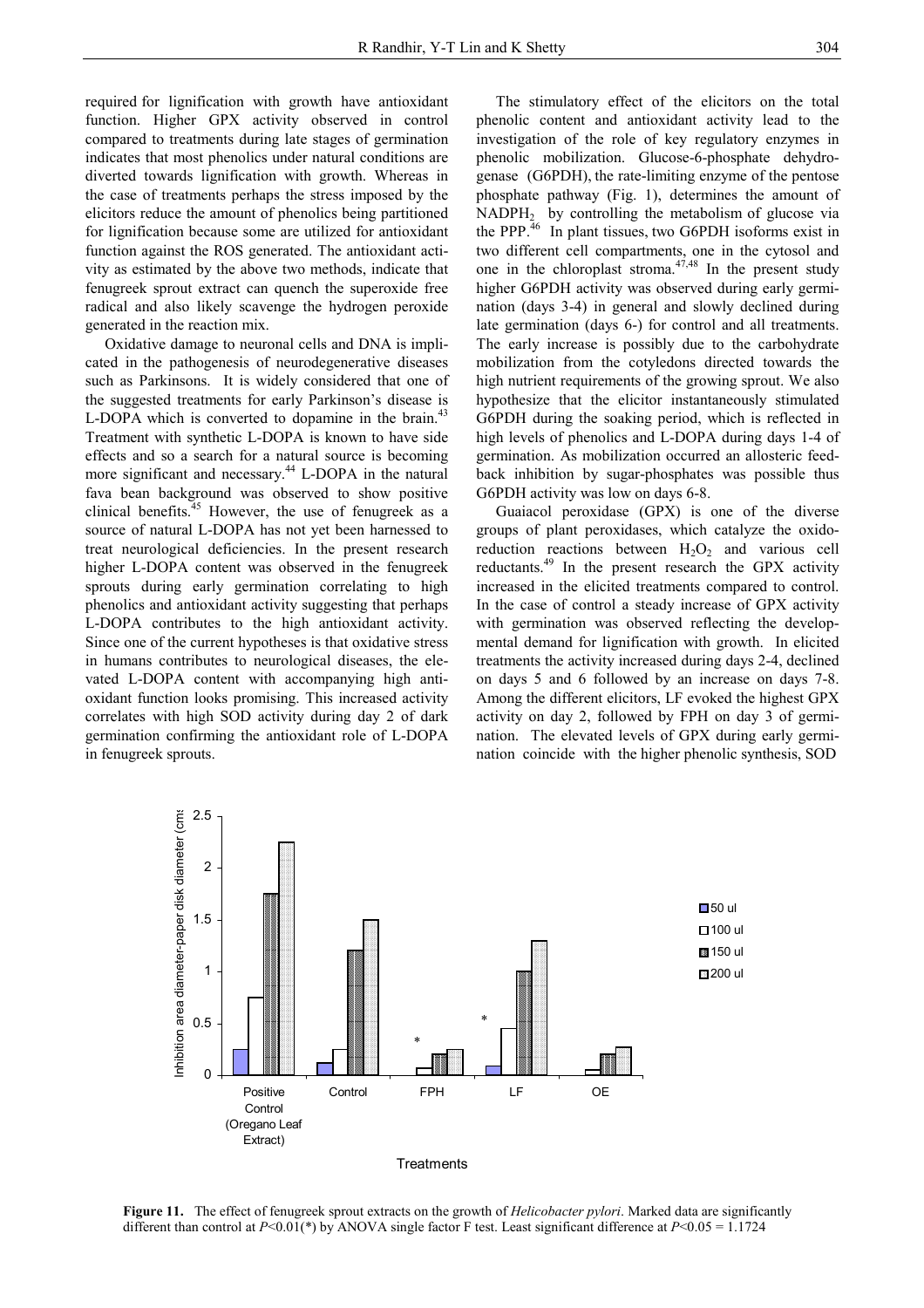activity and antioxidant activity suggests the production of reactive oxygen species by elicitation. This response is very similar to a stress response where peroxidase activity is triggered accompanied by an accumulation of phenolics.<sup>41</sup> The late stage increase in activity on day 8 might be due to a developmental requirement for polymerization of simple phenolics to lignin with growth.

 Superoxide dismutases (SOD) are a group of metalloenzymes that protect cells from superoxide radicals by catalyzing the dismutation of the superoxide radical to molecular  $O_2$  and  $H_2O_2^{50}$  A number of environmental stresses can lead to enhanced production of  $O<sub>2</sub>$  within plant tissues, and plants are believed to rely on the enzyme SOD to detoxify this Reactive Oxygen Species (ROS). In the present research elevated SOD activity compared to control was observed in the elicited sprouts during early germination. We hypothesize that the elicitors actually impose a biotic stress on the germinating fenugreek seeds and evoke the ROS that in turn triggered the elevated SOD expression. In the case of control, the almost steady levels of SOD activity correlate to steady levels of antioxidant function throughout dark germination. This further suggests that the elicitors have a stress inducing action in the germinating sprouts.

 Phenolic-type antimicrobial agents have long been used for their antiseptic, disinfectant, or preservative properties, depending on the compound. $51,52$  Phenolics are known to have anti-bacterial properties by disrupting the membrane Proton Motive Force (PMF) thereby causing lysis and leakage of intracellular constituents,<sup>53</sup> perturbation of cell homeostasis,<sup>54</sup> inhibition of enzymes, electron transport, oxidative phosphorylation,<sup>55</sup> coagulation of cytoplasmic constituents<sup>56</sup> and effects on macromolecular biosynthetic processes.<sup>57</sup> In the present research a link between higher antioxidant activity during early germination and antimicrobial activity was suspected, therefore antimicrobial disk assays were performed. We targeted *Helicobacter pylori* for evaluation of antimicrobial activity of our phenolics rich fenugreek sprout extracts. The majority of peptic ulcers in humans are caused by *Helicobacter pylori.*58 High antimicrobial activity against *Helicobacter pylori* was observed in the fenugreek sprout extract from control and LF treatments only. The FPH and OE elicited sprout extracts had minimal activity. Among treatments the control sprout extract of day 3, correlating with low GPX and SOD activity showed the maximal activity. This could be because those simple free phenolics, which are less polymerized, have more antimicrobial function in the case of fenugreek. This result is opposite to the antimicrobial activity observed in mung bean extracts, which probably have a different array of antimicrobial agents.<sup>59</sup> In the case of mung bean higher antimicrobial activity was linked to higher stimulation of G6PDH and GPX activity during early stages of germination. It was hypothesized that enhanced mobilization of carbohydrates (as indicated by elevated G6PDH activity) accompanied by enhanced polymerization of simple phenols which are known to destabilize the membrane proton ATPase (as indicated by GPX) were contributing to the high antioxidant activity

producing intermediary phenolic metabolites that had antimicrobial function.

 The antimicrobial activity observed in fenugreek could also be due to presence of scopoletin, a coumarin derivative of coumaric acid. Scopoletin is a lactonized phenolic, which has the potential to inhibit the electron transport chain in prokaryotes. Both control and the LF treatment showed reduced SOD activity suggesting that perhaps at these unstressed situations, the free phenolics such as scopoletin were synthesized and therefore contributed to higher antimicrobial activity. Lactoferrin which has antimicrobial activity on its own showed the second best inhibition, suggesting perhaps trace quantities of the elicitor was still present on the sprouts that may have contributed to the antimicrobial activity against *H. pylori*. It is interesting to observe that the FPH and OE stimulated fenugreek extract had minimal antimicrobial activity in spite of its comparable phenolic profile. This correlates to high GPX activity suggesting that polymerized phenolics in the case of fenugreek might not be effective as an antimicrobial. The high SOD activity seen in FPH and OE suggests that the sprouts are stressed and all biomolecules are directed towards neutralizing this stress with minimal antimicrobial function. Another reason could be that the elicitor inducible phenolics in fenugreek unlike mung bean sprouts are a different type than the control phenolics thus exhibiting a reduced antimicrobial function. However, the exact mechanisms of cellular damage by phenolics have not been elucidated and will be further investigated in future studies.

 In conclusion, the present study has illustrated significant increase of phenolic antioxidants with accompanying L-DOPA content by elicited sprouting in fenugreek. The antimicrobial activity was high under nonelicited conditions and therefore reflecting the specific type of phenolics and its mode of mobilization. This knowledge can be used to design fenugreek sprouts for specific applications. If antioxidant activity with high L-DOPA were needed then elicitation would be preferred and if antimicrobial activity were needed then simple non-elicited sprouting would be useful.

#### **Acknowledgement**

Help with statistical analysis by Dr. Timothy Randhir is gratefully appreciated.

#### **References**

- 1. Zaman MM, Rouf MA, Haque S, Khan LR, Chowdhury NA, Razzaque SA, Yoshiike N, Tanaka H. Does rheumatic fever occur usually between the ages of 5 and 15 years? Int J Cardiol 1998; 66: 17-21.
- 1. Puri D. Therapeutic potentials of fenugreek. Indian J Physiol Pharm 1998; 42 (3): 423-424.
- 2. Billaud C, Adrian J. Fenugreek: Composition, nutritional value and physiological properties. Sciences-des-ailments 2001; 21 (1) : 3-26.
- 3**.** Jellin JM, Batz F, Hitchens K. Pharmacist's Letter/ Prescribers Letter Natural Medicines Comprehensive Database*.* Stockton, California: Therapeutic Research Faculty, 1999.
- 4. Sharma RD. Effect of fenugreek seeds and leaves on blood glucose and serum insulin responses in human subjects. Nutrition Research 1986; 6 (12): 1353-1364.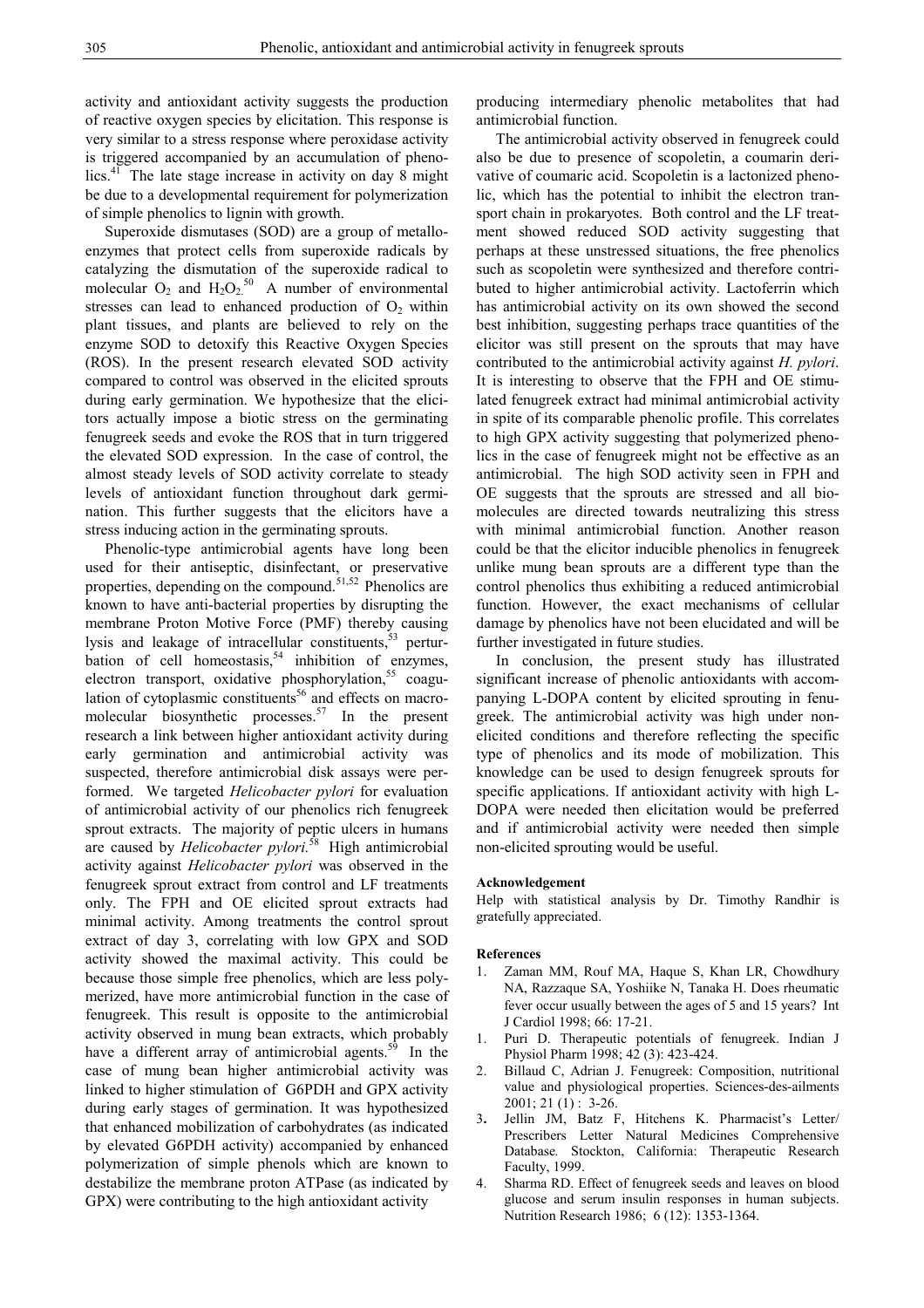- 5. Raghuram TC, Sharma RD, Sivakumar, Sahay BK: Effect of fenugreek seeds on intravenous glucose disposition in non-insulin dependent diabetic patients. Phytother Res 1994; 8: 83–86.
- 6. Anuradha CV, Ravikumar P. Restoration on tissue antioxidants by fenugreek seeds (*Trigonella foenum graecum*) in alloxan-diabetic rats. Indian J Physiol Pharm 2001; 45 (4): 408-420.
- 7. Sharma RD, Sarkar A, Hazra DK, Miehra B, Singh JB, Sharma SK, Maheshwari BB, Maheshwari PK: Use of fenugreek seed powder in the management of non-insulindependent diabetes mellitus. Nutr Res 1996; 16: 1331– 1339.
- Bordia A, Verma SK, Srivastava KC: Effect of ginger (*Zingiber officinale rosc*) and fenugreek (*Trigonella foenum-graecum*) on blood lipids, blood sugar and platelet aggregation with coronary artery disease. Prostaglandins Leukot Essent Fatty Acids 1997; 56: 379–384.
- 9. Madar Z. Fenugreek (T*rigonella foenum-graceum*) as a means of reducing postprandial glucose levels in diabetic rats. Nutr Rep Int 1984;29: 1267–1273.
- 10. Prasana M. Hypolipidemic effect of Fenugreek: A clinical study. Indian J Pharm 2000; 32 (1): 34-36.
- 11. Sowmya P, Rajyalakshmi P. Hypocholesterolemic effect of germinated fenugreek seeds in human subjects. Plant Foods for Human Nutr 1999; 53 (4): 359-365.
- 12. Al-Shaikh MA, Al Mufarrej S I, Mogawer H H. Effect of fenugreek seeds (*Trigonella foenum-graecum* L) on lactational performance of dairy goat. J Appl Animal Research 1999; 16 (2): 177-183.
- 13. Pandian RS, Anuradha CV, Viswanathan P. Gastroprotective effect of fenugreek seeds (*Trigonella foenum graecum*) on experimental gastric ulcer in rats. J Ethnopharmacology 2002; 81 (3): 393-397.
- 14. Jorgensen I. Experiment in alternative crops. Ugeskrift for Jordburg 1988; 133: 731-735.
- 15. Huang MT, Ho CT, Lee CY. Phenolic Compounds in Food and Their Effects on Health II: Antioxidants and Cancer Prevention, American Chemical Society Symposium Series 507. Washington: American Chemical Society, 1992; 2–7.
- 16. Hertog MGL, Fesrens EJM, Hollman PCH, Katan MB, Kromhout D. Dietary antioxidant flavonoids and risk of coronary hearth disease: The Zutphen Elderly Study. Lancet 1993; 342: 1007-1011.
- 17. Diaz MN, Frei B, Vita JA, Keaney JF. Antioxidants and atherosclerotic heart disease. New Engl J Med 1997; 337: 408-416.
- 18. Ito N, Hirose M. Antioxidants-carcinogenic and chemopreventive properties. Adv Cancer Res 1989; 53 : 247–302.
- 19. Ness AR, Powles JW. Fruit and vegetables and cardiovascular disease: a review. Int J Epidemiol 1997; 26: 1-13.
- 20. Cowan MM. Plant products as antimicrobial agents. Clinical Microbiology Reviews 1999; 12: 564-582.
- 21. Shetty K. Biotechnology to harness the benefits of dietary phenolics; focus on Lamiaceae. Asia Pac J Clin Nutr 1997; 21 : 79-102.
- 22. Randhir R, Shetty P, Shetty K. L-DOPA and total phenolics stimulation in dark germinated fava bean in response to peptide and phytochemical elicitors. Process Biochem 2002; 37: 1247-1256.
- 23. Andarwulan N and Shetty, K. Improvement of pea (*Pisum sativum*) seed vigour response by fish protein hydrolysates in combination with acetyl salicylic acid. Process Biochem 1999; 35: 159-165.
- 24. Mackie IM. Fish Protein hydrolysates. Process Biochem 1982; 17: 26-9.
- 25. He J, Furmanski P. Sequence specificity and transcriptional activation in the binding of lactoferrin to DNA. Nature 1995; 373 : 721-724.
- 26. Britigan BE, Lewis TS, Waldschmidt M, McCormick ML, and Krieg AM. Lactoferrin binds CpG-containing oligonucleotides and inhibits their immunostimulatory effects on human B Cells. J Immunol 2001; 167: 2921- 2928.
- 27. Lagouri V, Boskou D. Nutrient antioxidants in Oregano. Int J Food Sci Nutr 1996; 47: 493-497.
- 28. Perry PL, Shetty K. A Model for involvement of proline during *Pseudomonas*-mediated stimulation of Rosmarinic acid levels in oregano shoot clones. Food Biotec 1999; 13 (2) : 137-154.
- 29. Mansour EH, El- Adawy T A. Nutritional Potential and Functional Properties of Heat-treated and Germinated Fenugreek Seeds. Lebensmittel-Wissenschaft-and-Technologie 1994; 27 (6):568-572.
- 30. Chandler SF, Dodds JH. The effect of phosphate nitrogen and sucrose on the production of phenolics and socosidine in callus cultures of *Solanum tuberosum*. Pt Cell Rep 1983; 2:105-108.
- 31. Shetty K, Curtis OF, Levin RE, Withowsky R, Ang W. Prevention of vitrification associated with in vitro shoot cultures of oregano (*Origanum vulgare*) by *Pseudomonas spp.* J Plant Physiol 1995; 147: 447-451.
- 32. Hammerschmidt PA, Pratt DE. Phenolic Antioxidants of dried soybean*.* J Food Sci 1978; 43: 556-559.
- 33. Cervato G, Carabelli M, Gervasio S, Cittera A, Cazzola R, Cestaro B. Antioxidant properties of oregano (*Origanum vulgare*) leaf extracts. J Food Biochem 2000; 24 : 453-465.
- 34. Bradford M. A rapid and sensitive method for the quantification of microgram quantities of protein utilizing the principle of protein-dye binding. Anal Biochem 1976; 72 : 248-254.
- 35. Deutsch J. Glucose–6-phosphate Dehydrogenase. In: Methods of Enzymatic Analysis, 3<sup>rd</sup> ed. Verlag Chemie 1983; 191-197.
- 36. Laloue H, Weber-Lofti F, Lucau- Danila A, Gullemat P. Identification of ascorbate and guaiacol peroxidase in needle chloroplasts of spruce trees. Plant Physiol Biochem 1997; 35 : 341-346.
- 37. Spychalla JP, Desborough SL. Superoxide dismutase, catalase and alpha tocopherol content of stored potato tubers. Plant Physiol 1990; 94 : 1214-1218.
- 38. Armitage P. Statistical Methods in Medical Research. , Oxford : Blackwell Scientific Publications , 1971; 189-207.
- 39. Newmark HL. Plant phenolics as potential cancer prevention agents. In: Dietary phytochemicals in cancer prevention and treatment. New York, NY: Plenum Press, 1996 ; 25–34.
- 40. Kwok D, Shetty K. Effects of proline and proline analogs on total phenolic and rosmarinic acid levels in shoot clones of thyme (*Thymus vulgaris* L) J Food Biochem 1998; 22: 37-51.
- 41. Randhir R and Shetty K. Microwave-induced stimulation of L-DOPA, Phenolics and antioxidant activity in fava bean (*Vicia faba*) for Parkinson's diet. Process Biochemistry 2004, in press.
- 42. Kagan VE and Tyurina YY. Recycling and Redox Cycling of phenolic antioxidants Annals of the New York Academy of Sciences 1998; 854 : 425-434.
- 43. Jankovic J. Complications and limitations of drug therapy for Parkinson's disease. Neurology 2000; 55: 2–6.
- 44. Liu XX, Wilson K Charlton CG. Effects of L-DOPA treatment on methylation in mouse brain: implications for the side effects of L-DOPA. Life Sci 2000; 66: 2277-2288.
- 45. Apaydin H. Broad bean (*Vicia faba*) A natural source of L-DOPA-Prolongs 'on' Periods in Patients with Parkinson's disease who have 'on-off' fluctuations. Movement Disorders 2000; 15: 164-166.
- 46. Kletzien RFP, Harris KW, Foellmi LA. Glucose-6 phosphate dehydrogenase: a "housekeeping" enzyme subject to tissue-specific regulation by hormones, nutrients, and oxidant stress. FASEB J 1994 ; 8 : 174-181.